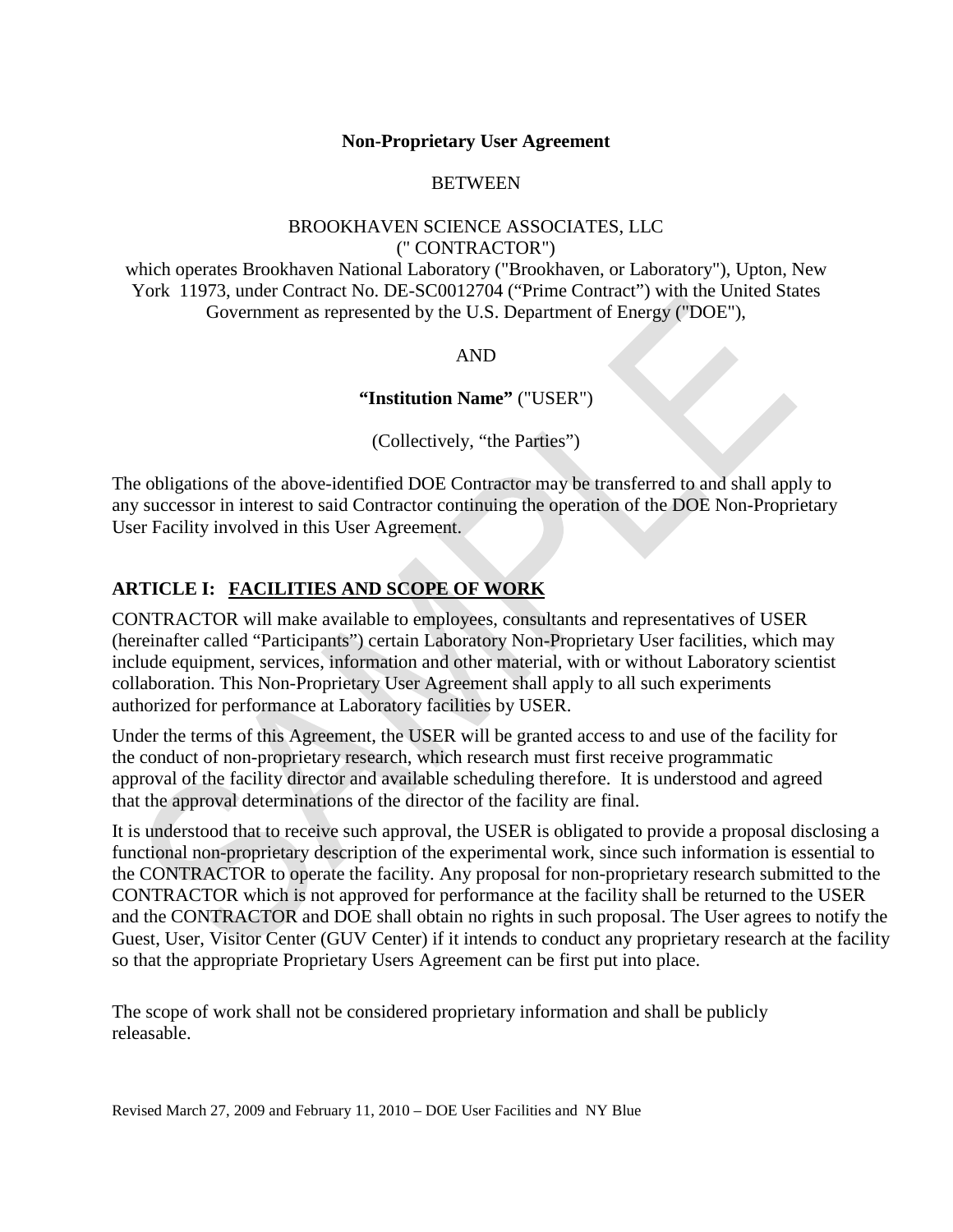Non-Proprietary User Agreement Page 2 of 10

## **ARTICLE II: TERM OF THE AGREEMENT**

This Agreement shall have a term of 5 years from the effective date. The term of this Agreement shall be effective as of the date on which it is signed by the last of the Parties.

# **ARTICLE III: COST**

Each Party will bear its own costs and expenses associated with this Agreement.

## **ARTICLE IV: ADMISSION REQUIREMENTS**

USERs and Participants are subject to the administrative and technical supervision and control of CONTRACTOR; and will comply with all applicable rules of CONTRACTOR and DOE with regard to admission to and use of the User Facility, including safety, operating and healthphysics procedures, environment protection, access to information, hours of work, and conduct. Participants shall execute any and all documents required by CONTRACTOR acknowledging and agreeing to comply with such applicable rules of CONTRACTOR. Participants will not be considered employees of CONTRACTOR for any purpose.

# **ARTICLE V: PROPERTY AND MATERIALS**

USER may be permitted by CONTRACTOR to furnish equipment, tooling, test apparatus, or materials necessary to assist in the performance of its experiment(s) at the User Facility. Such items shall remain the property of USER. Unless the Parties otherwise agree, all such property furnished by USER or equipment and test apparatus provided by USER will be removed by USER within sixty (60) days of termination or expiration of this Agreement or will be disposed of as directed by USER at USER'S expense. Any equipment that becomes integrated into the facility shall be the property of the Government. USER acknowledges that any material supplied by USER may be damaged, consumed or lost. Materials (including residues and/or other contaminated material) remaining after performance of the work or analysis will be removed in their then condition by USER at USER's expense. USER will return facilities and equipment utilized in their original condition except for normal wear and tear.

CONTRACTOR shall have no responsibility for USER's property in CONTRACTOR's possession other than loss or damage caused by willful misconduct or gross negligence of CONTRACTOR or its employees.

Personal property produced or acquired during the course of this Agreement shall be disposed of as directed by the owner at the owner's expense.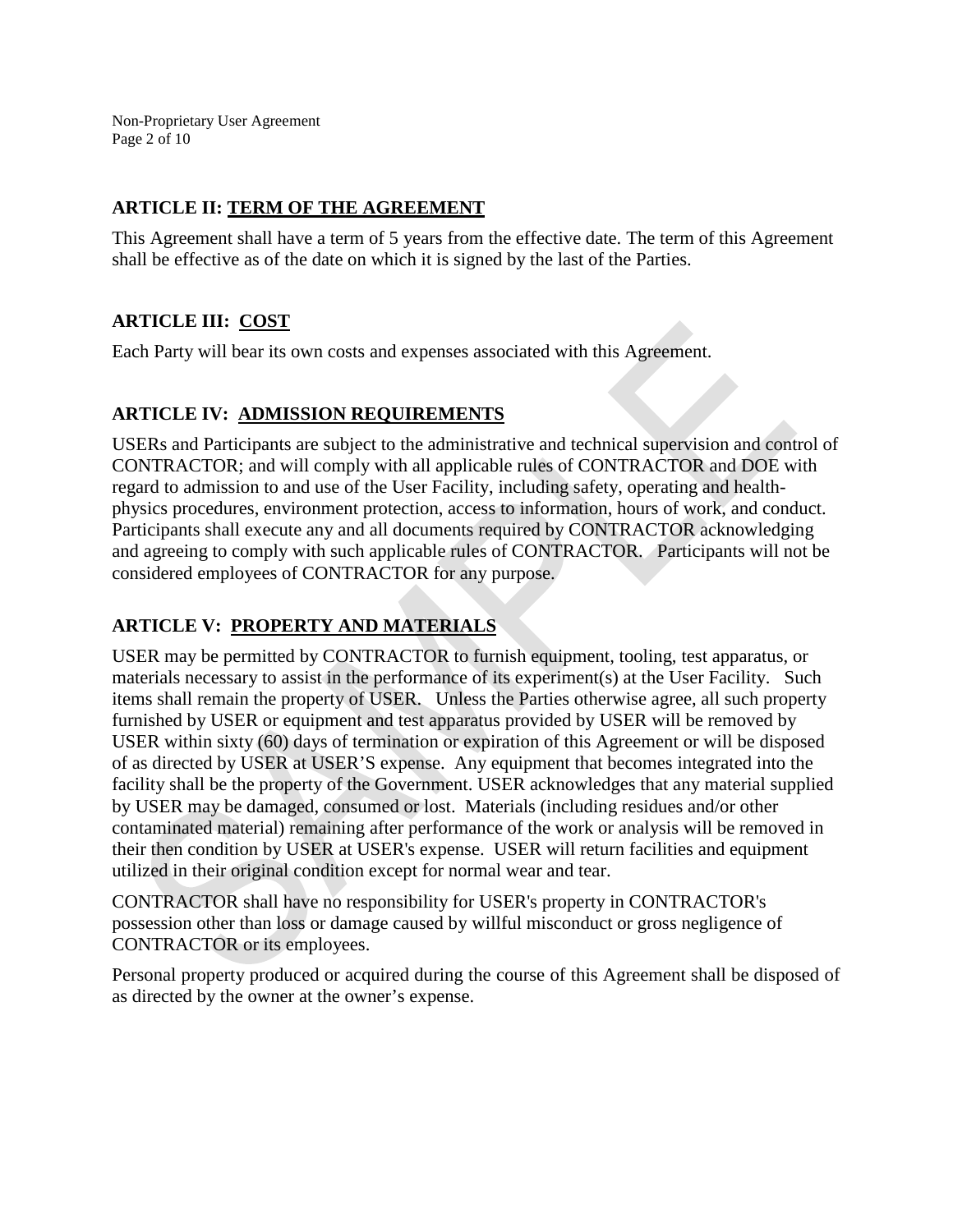Non-Proprietary User Agreement Page 3 of 10

## **ARTICLE VI: SCHEDULING**

USER understands that CONTRACTOR will have sole responsibility and discretion for allocating and scheduling usage of the User Facilities and equipment needed for or involved under this Agreement.

# **ARTICLE VII: INDEMNITY AND LIABILITY**

- **A. Personnel Relationships -** USER shall be responsible for the acts or omissions of Participants.
- **B. Product Liability** To the extent permitted by US and US State law, if USER utilizes the work derived from this Agreement in the making, using, or selling of a product, process or service, then USER hereby agrees to hold harmless and indemnify CONTRACTOR and the United States Government, their officers, agents and employees from any and all liability, claims, damages, costs and expenses, including attorney fees, for injury to or death of persons, or damage to or destruction of property, as a result of or arising out of such utilization of the work by or on behalf of USER, its assignees or licensees.
- **C. General Indemnity**  To the extent permitted by US and US State law, USER hereby agrees to indemnify and hold harmless CONTRACTOR and the United States Government, their officers, agents and employees from any and all liability, claims, damages, costs and expenses, including attorney fees, for injury to or death of persons, or damage to or destruction of property, to the extent such liability, claims, or damages is caused by or contributed to the negligence or intentional misconduct of USER or its employees or representatives during the performance of the work under this Agreement.
- **D. Patent and Copyright Indemnity—Limited -** To the extent permitted by US and US State law, USER shall fully indemnify the Government and CONTRACTOR and their officers, agents, and employees for infringement of any United States patent or copyright arising out of any acts required or directed or performed by USER under the Agreement to the extent such acts are not normally performed at the facility.
- **E.** The liability and indemnity provisions in paragraphs B, C and D above shall not apply unless USER shall have been informed as soon as practicable by CONTRACTOR or the Government of the suit or action alleging such infringement, and such indemnity shall not apply to a claimed infringement that is settled without the consent of USER unless required by a court of competent jurisdiction.

# **F. General Disclaimer -**

THE GOVERNMENT AND CONTRACTOR MAKE NO EXPRESS OR IMPLIED WARRANTY AS TO THE CONDITIONS OF THE USER FACILITY FURNISHED HEREUNDER. IN ADDITION, THE GOVERNMENT, CONTRACTOR AND USER MAKE NO EXPRESS OR IMPLIED WARRANTY AS TO THE RESEARCH OR ANY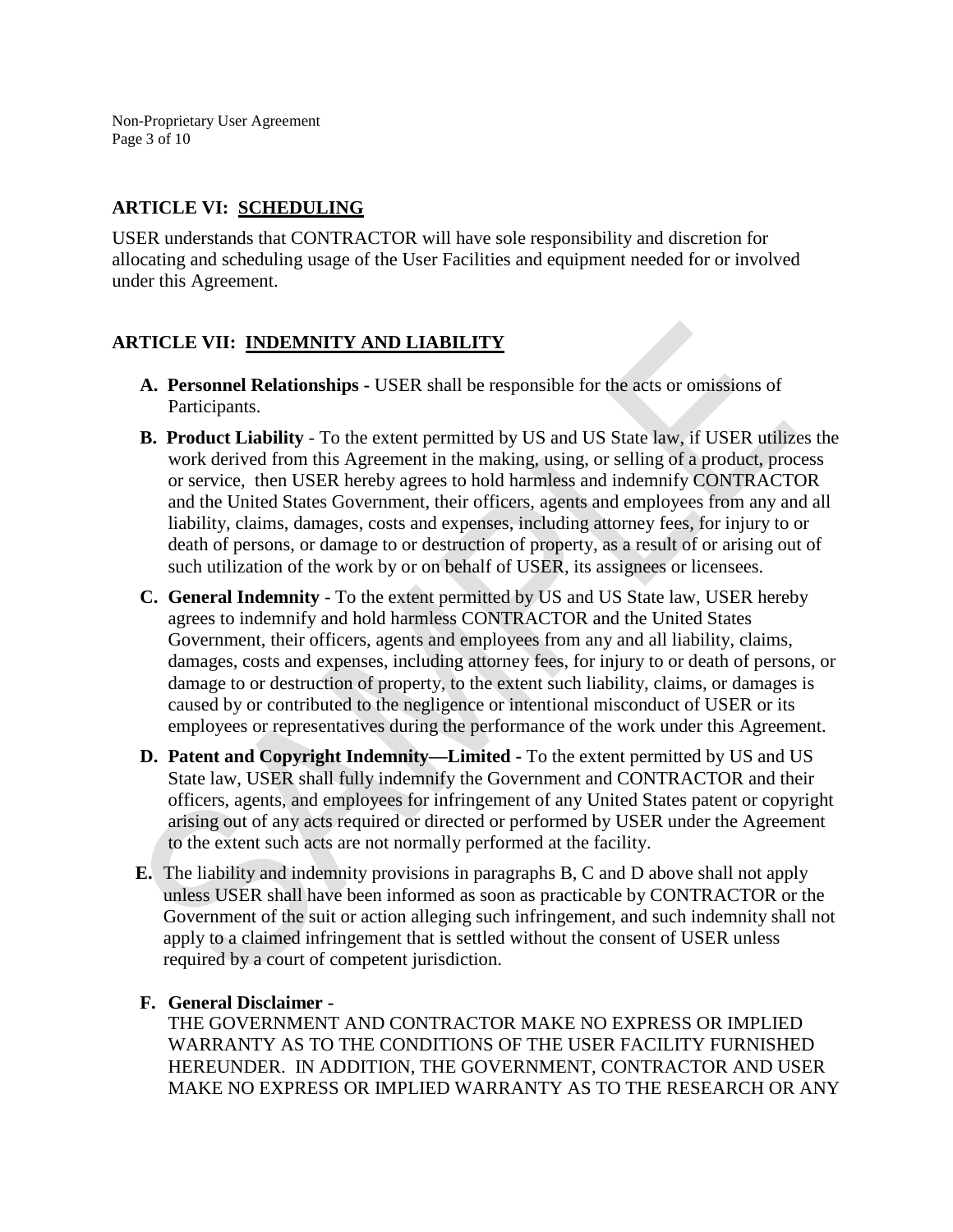INTELLECTUAL PROPERTY, GENERATED INFORMATION, OR PRODUCT MADE OR DEVELOPED UNDER THIS AGREEMENT, OR THE OWNERSHIP, MERCHANTABILITY, OR FITNESS FOR A PARTICULAR PURPOSE OF THE RESEARCH OR RESULTING PRODUCT; THAT THE GOODS, SERVICES, MATERIALS, PRODUCTS, PROCESSES, INFORMATION, OR DATA TO BE FURNISHED HEREUNDER WILL ACCOMPLISH INTENDED RESULTS OR ARE SAFE FOR ANY PURPOSE INCLUDING THE INTENDED PURPOSE; OR THAT ANY OF THE ABOVE WILL NOT INTERFERE WITH PRIVATELY OWNED RIGHTS OF OTHERS. THE GOVERNMENT, CONTRACTOR AND/OR USER SHALL NOT BE LIABLE FOR SPECIAL, CONSEQUENTIAL, OR INCIDENTAL DAMAGES ATTRIBUTED TO USE OF SUCH FACILITIES, RESEARCH OR RESULTING PRODUCT, INTELLECTUAL PROPERTY, GENERATED INFORMATION, OR PRODUCT MADE OR DELIVERED UNDER THIS AGREEMENT.

*The provisions, in Articles VIII (Patent Rights) and IX (Rights in Technical Data) below, are applicable to any privately or non-federally funded work. Notwithstanding the foregoing, if research subject to this Agreement is performed by the USER under a federal agency grant, cooperative agreement, or contract, or the work is subject to an international agreement then, to the extent that the Intellectual Property Provisions in the USER's grant, cooperative agreement, or contract with a federal agency or in the international agreement are inconsistent with the terms and conditions contained in Articles VIII and IX below, the Intellectual Property terms and conditions of the grant, cooperative agreement, or contract, or international agreement that are inconsistent with Articles VIII and IX below, shall apply to the work performed by the USER under this Agreement.*

# **ARTICLE VIII: PATENT RIGHTS**

# **A. Definitions**

- **1.** "Subject Invention" means any invention or discovery conceived or first actually reduced to practice in the course of or under this Agreement.
- **2.** "USER Invention" means any Subject Invention of USER.
- **3.** "CONTRACTOR Invention" means any Subject Invention of CONTRACTOR.
- **4.** "Patent Counsel" means the DOE Counsel for Intellectual Property assisting the DOE Contracting activity.

# **B. Subject Inventions**

CONTRACTOR and USER agree to disclose their Subject Inventions, which includes any inventions of their Participants, to each other, concurrent with reporting such Subject Inventions to DOE.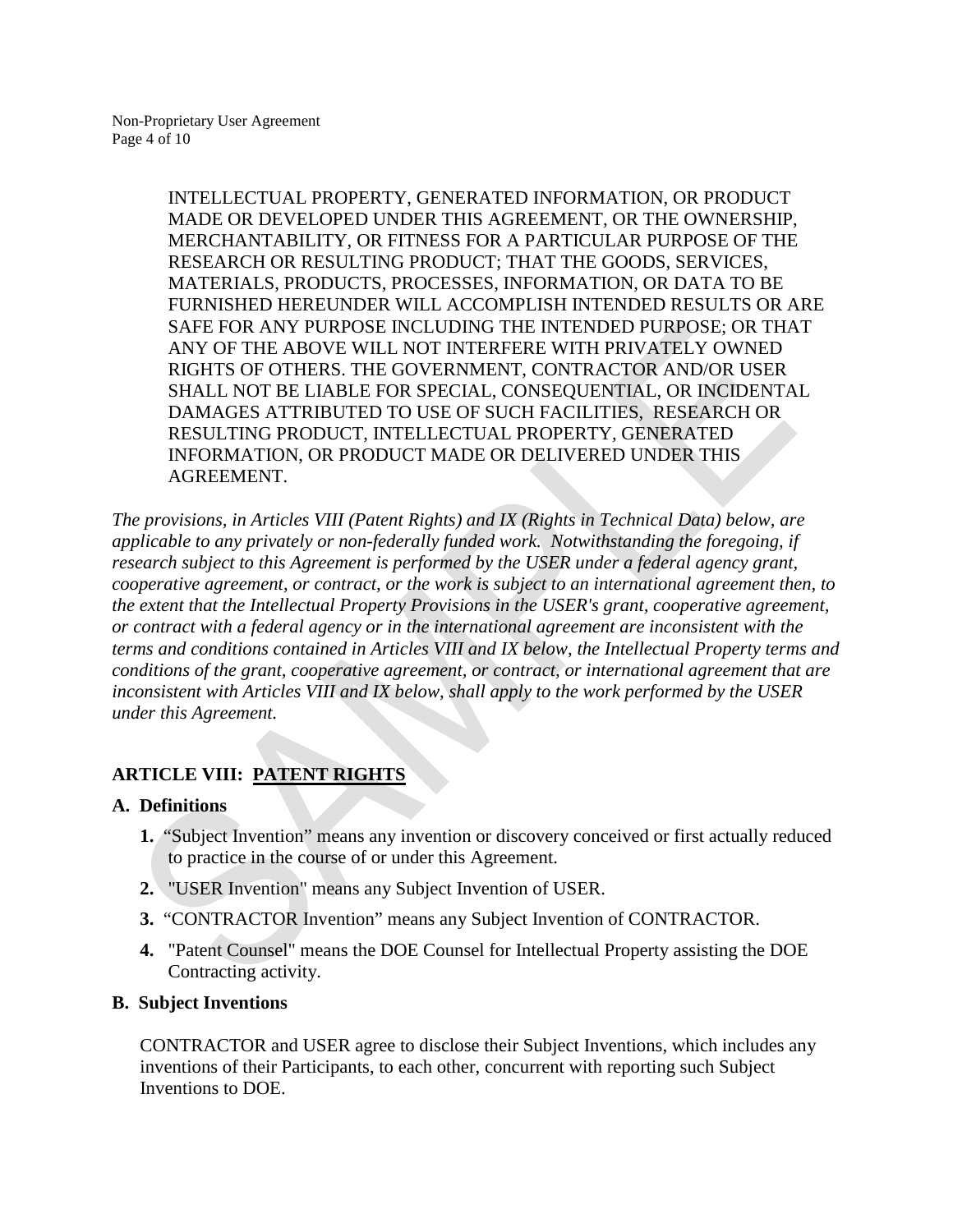Non-Proprietary User Agreement Page 5 of 10

## **C. CONTRACTOR's Rights**

Except as provided below in the case of joint inventions, CONTRACTOR Inventions will be governed by the provisions of CONTRACTOR'S Prime Contract for operation of the User facility.

## **D. USER's Rights**

Subject to the provisions herein, USER may elect title to any USER Invention and in any resulting patent secured by USER within one year of reporting the subject invention to DOE. The USER shall file a US patent application within a reasonable period of time. Where appropriate, the filing of patent applications by USER is subject to DOE security regulations and requirements.

### **E. Joint Inventions**

For Subject Inventions conceived or first actually reduced to practice under this Agreement that are joint Subject Inventions made by CONTRACTOR and USER, each Party shall have the option to elect and retain title to its undivided rights in such joint Subject Inventions.

### **F. Rights of Government**

 **1.** USER agrees to timely assign to the Government, if requested, the entire right, title, and interest in any country to each USER Invention where USER:

**a.** Does not elect to retain such rights; or

**b.** Fails to timely have a patent application filed in that country on the USER Invention or decides not to continue prosecution or not to pay the maintenance fees covering the Invention; or

**c.** At any time, no longer desires to retain title.

- **2.** USER shall provide the Government a copy of any application filed by USER promptly after such application is filed, including its serial number and filing date.
- **3.** USER hereby grants to the Government a nonexclusive, nontransferable, irrevocable, paid-up license to practice or have practiced for or on behalf of the United States the USER Invention made under said project throughout the world.
- **4.** USER acknowledges that the DOE has certain March-in Rights to any USER Inventions elected by the USER in accordance with 48 C.F.R. 27.304-1(g) and that the USER is subject to the requirements with respect to preference for U.S. industry pursuant to 35 U.S.C. § 204 to any USER Inventions elected by the USER.
- **5.** The USER agrees to include, within the specification of any U.S. patent applications and any patent issuing thereon covering a USER Invention, the following statement: "The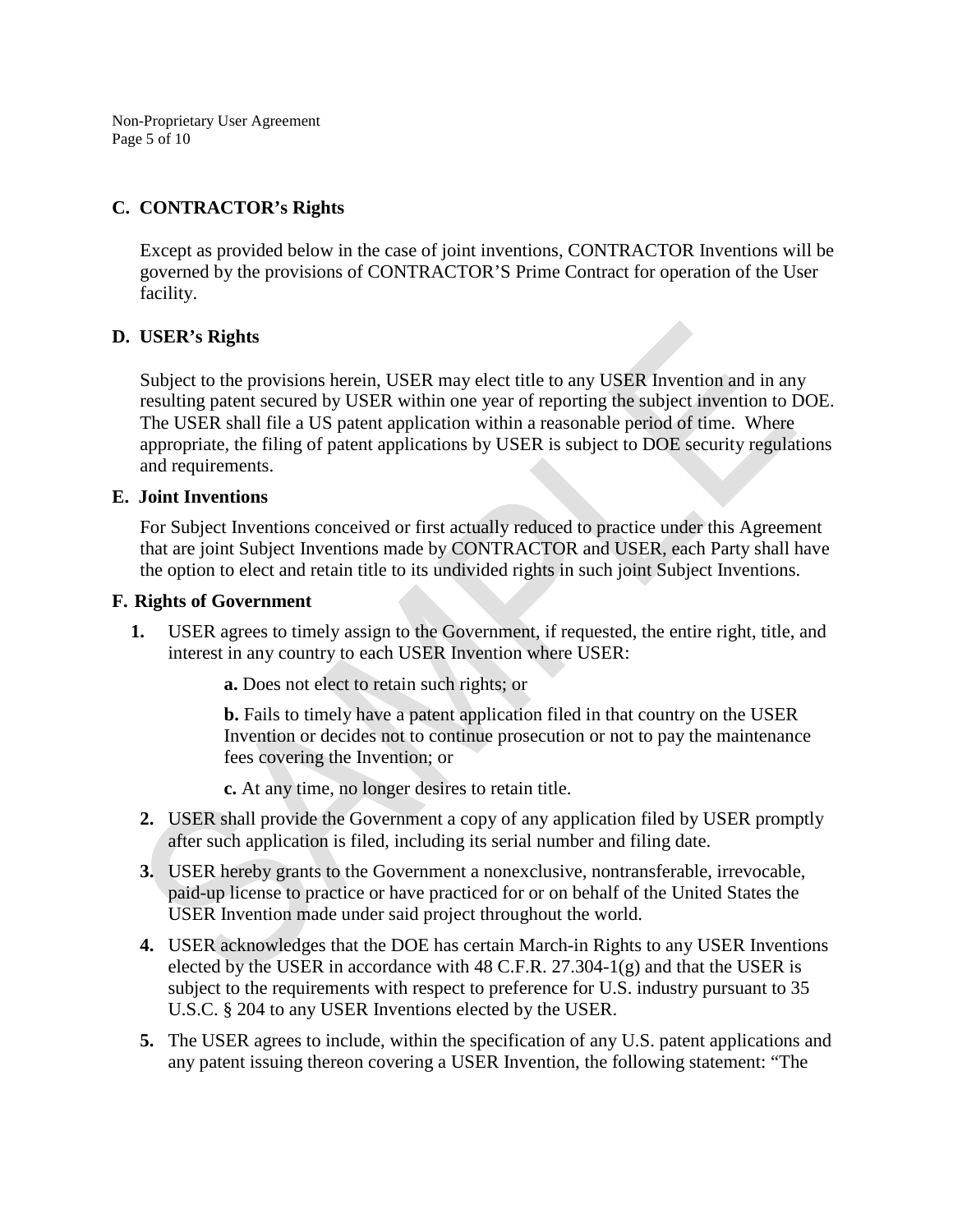Government has rights in this invention pursuant to a USER Agreement (specify number) between (USER name) and (CONTRACTOR Name), which manages and operates (name of Laboratory) for the US Department of Energy."

- **6.** USER agrees to submit on request periodic reports to DOE no more frequently than annually on the utilization of USER Inventions or on efforts to obtain such utilization that are being made by USER or its licensees or assignees.
- **7.** Facilities License: USER agrees to and does hereby grant to the Government a nonexclusive, nontransferable, irrevocable, paid-up license in and to any inventions or discoveries, regardless of when conceived or actually reduced to practice or acquired by USER, which are incorporated in the User Facility as a result of this Agreement to such an extent that the facility is not restored to the condition existing prior to the Agreement (1) to practice or to have practiced by or for the Government at the facility, and (2) to transfer such licenses with the transfer of that facility. The acceptance or exercise by the Government of the aforesaid rights and license shall not prevent the Government at any time from contesting the enforceability, validity or scope of, or title to, any rights or patents herein licensed.

# **G. Invention Report and Election**

USER shall furnish the Patent Counsel a written report concerning each USER Invention within six months after conception or first actual reduction to practice, whichever occurs first. If USER wishes to elect title to the Invention, a notice of election should be submitted with the report or within one year of such date of reporting.

# **ARTICLE IX: RIGHTS IN TECHNICAL DATA**

# **A. Definitions:**

- **1.** "Technical Data" means recorded information regardless of form or characteristic, of a scientific or technical nature. Technical Data as used herein does not include financial reports, costs analyses, and other information incidental to Agreement administration.
- **2.** "Proprietary Data" means Technical Data which embody trade secrets developed at private expense, outside of this agreement, such as design procedures or techniques, chemical composition of materials, or manufacturing methods, processes, or treatments, including minor modifications thereof, provided that such data:
	- **a.** Are not generally known or available from other sources without obligation concerning their confidentiality.

**b.** Have not been made available by the owner to others without obligation concerning their confidentiality, and

**c.** Are not already available to the CONTRACTOR or the Government without obligation concerning their confidentiality.

**d.** Are marked as "Proprietary Data."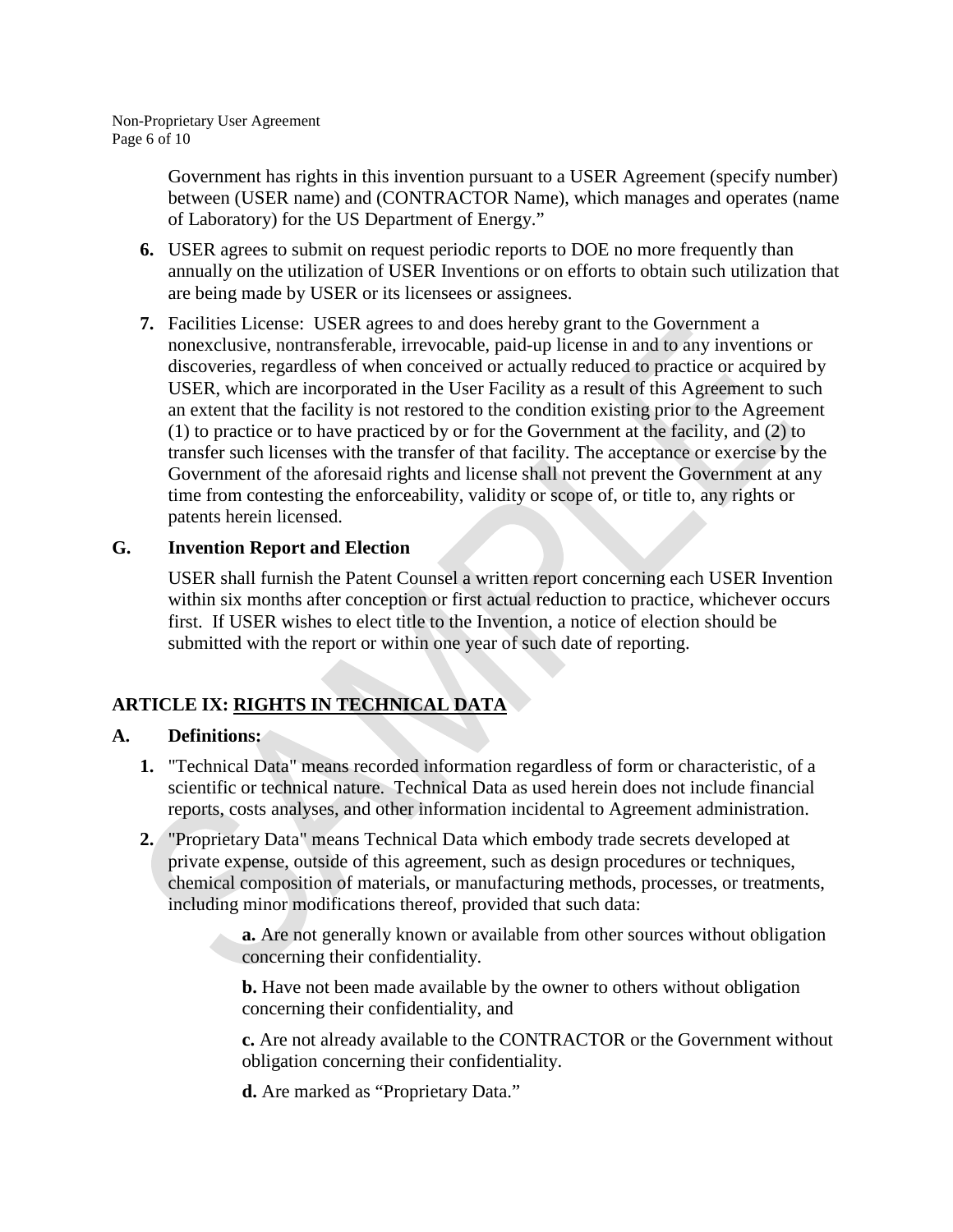#### Non-Proprietary User Agreement Page 7 of 10

**3.** "Unlimited Rights" means right to use, duplicate, or disclose Technical Data, in whole or in part, in any manner and for any purpose whatsoever, and to permit others to do so.

## **B. Allocation of Rights**

- **1.** The Government shall have Unlimited Rights in Technical Data first produced or specifically used in the performance of this Agreement except as otherwise provided in this Agreement.
- **2.** USER shall have the right to use for its private purposes, subject to patent, security or other provisions of this Agreement, Technical Data it first produces in the performance of this Agreement provided the data delivery requirements of this Agreement have been met as of the date of the private use of such data; and Technical Data first produced by CONTRACTOR, if any, under this Agreement. USER agrees that to the extent it receives or is given access to Proprietary Data or other technical, business or financial data in the form of recorded information from DOE or a DOE contractor or subcontractor, USER shall treat such data in accordance with any restrictive legend contained thereon, unless use is specifically authorized by prior written approval of the DOE Contracting Officer.

## **C. Deliverables**

- **1.** USER agrees to furnish to DOE or CONTRACTOR those data, if any, which are (a) specified to be delivered in Appendices, (b) essential to the performance of work by CONTRACTOR personnel or (c) necessary for the health and safety of such personnel in the performance of the work. Any data furnished to DOE or CONTRACTOR shall be deemed to have been delivered with Unlimited Rights unless marked as "Proprietary Data" of USER.
- **2.** Upon completion or termination of the project, USER agrees to deliver to DOE and CONTRACTOR a nonproprietary report describing the work performed under this Agreement.

# **D. Legal Notice**

The following legal notice shall be affixed to each report or publication resulting from this Agreement which may be distributed by USER:

# DISCLAIMER NOTICE

This document was prepared by *Enter Institution Name* [USER] as a result of the use of facilities of the U.S. Department of Energy (DOE), which are managed by Brookhaven Science Associates, LLC, acting under Contract No. DE-SC0012704. Neither [Brookhaven Science Associates, LLC,, DOE, the U.S. Government, nor any person acting on their behalf: (a) make any warranty or representation, express or implied, with respect to the information contained in this document; or (b) assume any liabilities with respect to the use of, or damages resulting from the use of any information contained in the document.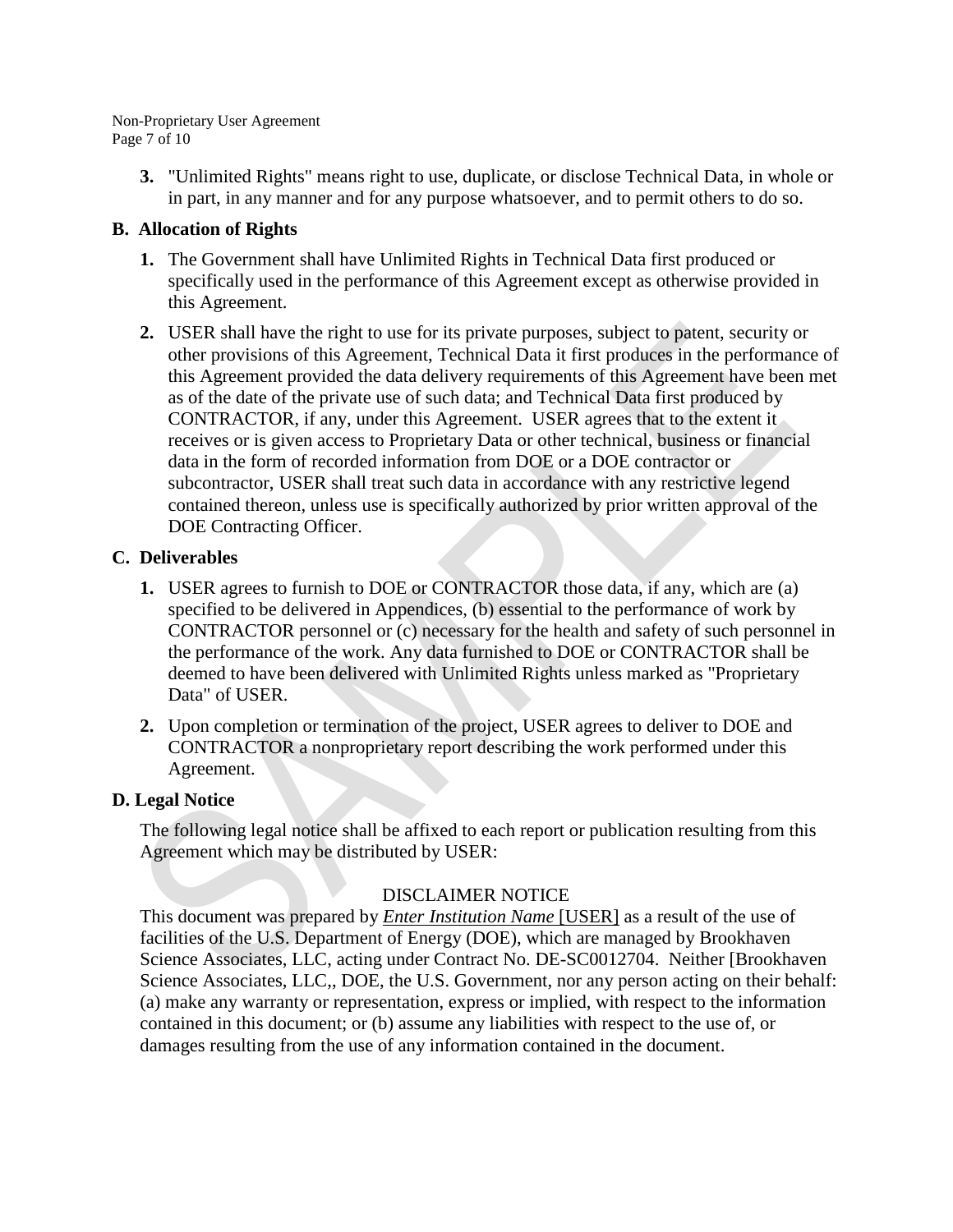Non-Proprietary User Agreement Page 8 of 10

## **E. Copyrighted Material**

**1.** USER agrees to, and does hereby grant to the Government, and to its officers, agents, servants and employees acting within the scope of their duties:

**a.** A royalty-free, nonexclusive, irrevocable license to reproduce, translate, publish, use, and dispose of and to authorize others so to do, all copyrightable material first produced or composed in the performance of this Agreement by USER, its employees or any individual or concern specifically employed or assigned to originate and prepare such material; and

**b.** A license as aforesaid under any and all copyrighted or copyrightable works not first produced or composed by USER in the performance of this Agreement but which are incorporated in the material furnished or delivered under the Agreement, provided that such license shall be only to the extent USER now has, or prior to completion or final settlement of the Agreement may acquire, the right to grant such license without becoming liable to pay compensation to others solely because of such grant.

**2.** USER agrees that it will not knowingly include any copyrightable material furnished or delivered under this Agreement without a license as provided for in subparagraph 1(b) hereof, or without the consent of the copyright owner, unless it obtains specific written approval of the Contracting Officer for the inclusion of such copyrighted materials.

# **F. Disclosure of Proprietary Data**

The USER shall not bring Proprietary Data into the User facility except at USER's own risk. Any such data, regardless how it is marked, shall be deemed Technical Data and shall be treated according to this article of this Agreement.

# **ARTICLE X: LABORATORY SITE ACCESS, SAFETY AND HEALTH**

As a precondition to using CONTRACTOR facilities, Participants must complete all CONTRACTOR Site Access documents and requirements. USER and participant shall take all reasonable precautions in activities carried out under this Agreement to protect the safety and health of others and to protect the environment. Participants must comply with all applicable safety, health, access to information, security and environmental regulations and the requirements of the Department and CONTRACTOR, including the specific requirements of the User Facility covered by this Agreement. In the event that USER or Participant fails to comply

with said regulations and requirements, CONTRACTOR may, without prejudice to any other legal or contractual rights, issue and order stopping all or any part of USER's activities at the User Facility.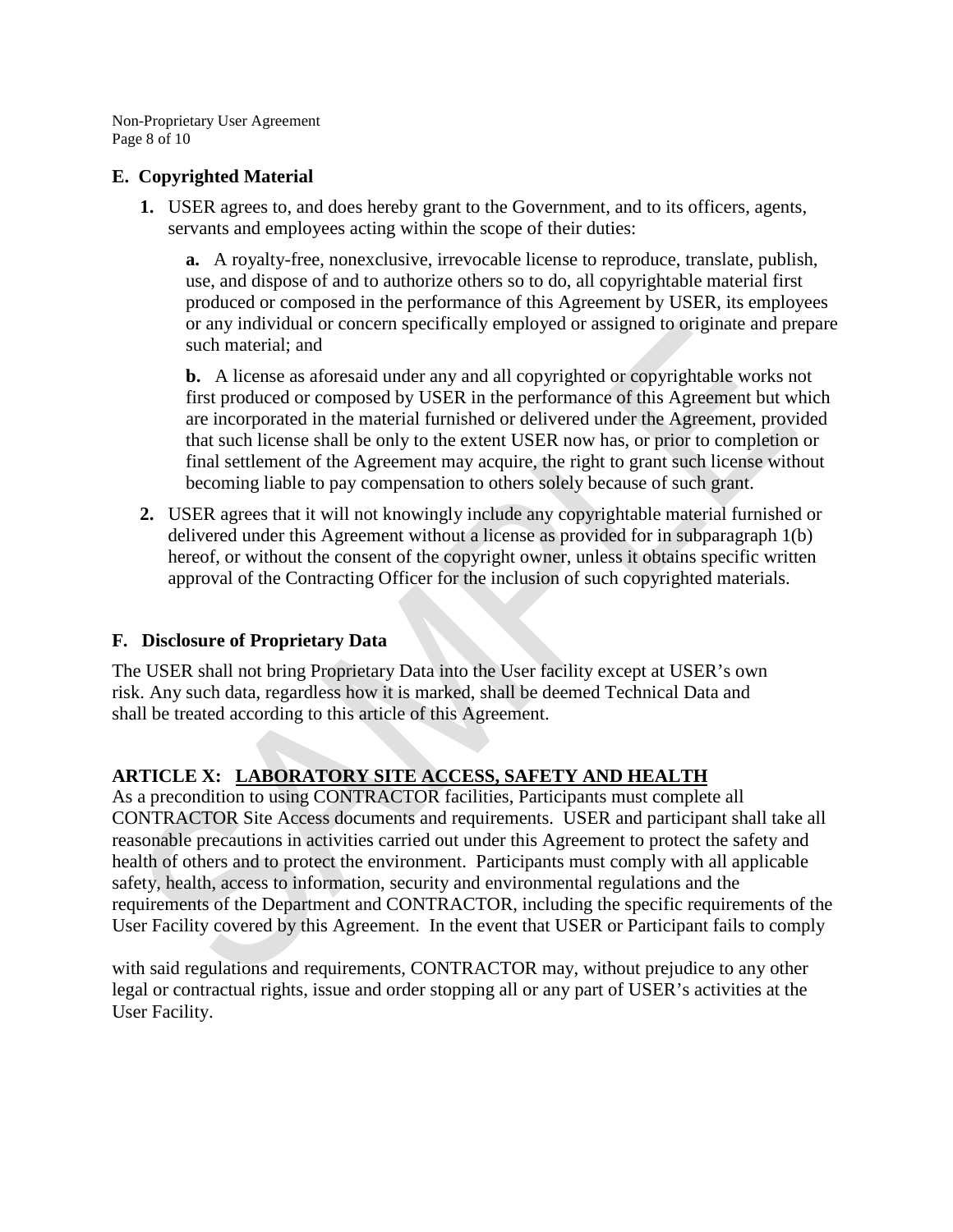Non-Proprietary User Agreement Page 9 of 10

# **ARTICLE XI: PERSONNEL RELATIONSHIPS**

Participants will remain employees or representatives of the USER at all times during their participation in the work under this Agreement, and shall not be considered employees of CONTRACTOR or DOE for any purpose. Participants shall be subject to the administrative and technical supervision and control of CONTRACTOR during and in connection with the Participant's activities under this Agreement.

# **ARTICLE XII: EXPORT CONTROLS**

USER acknowledges that the export of goods or Technical Data may require some form of export control license from the U.S. Government and that failure to obtain such export control license may result in criminal liability under the laws of the United States.

# **ARTICLE XIII: PUBLICATIONS**

- **A.** For collaborative work, USER and CONTRACTOR will coordinate review of publications in accordance with the standard scientific publication review procedures.
- **B.** USER will not use the name of CONTRACTOR or the United States Government or their employees in any promotional activity, such as advertisements, with reference to any product or service resulting from this Agreement, without prior written approval of the Government and CONTRACTOR.

# **ARTICLE XIV: DISPUTES**

The parties will attempt to jointly resolve all disputes arising under this agreement. If the parties are unable to jointly resolve a dispute within a reasonable period of time, either party may contact the laboratory's Technology Transfer Ombudsman (TTO) to provide assistance. The TTO may work directly to resolve the dispute or, upon mutual agreement of the parties, contact a third party neutral mediator to assist the parties in coming to a resolution. The costs of the mediator's services will be shared equally by the parties. In the event that an agreement is not reached with the aid of the ombudsman or mediator, the parties may agree to have the dispute addressed by neutral evaluation. The decision rendered by the neutral evaluator shall be nonbinding on the parties, and any costs incurred there from shall be divided equally between the parties. Upon mutual agreement, the parties may request a final decision by the DOE Contracting Officer. Absent resolution, either party may seek relief in a court of competent jurisdiction.